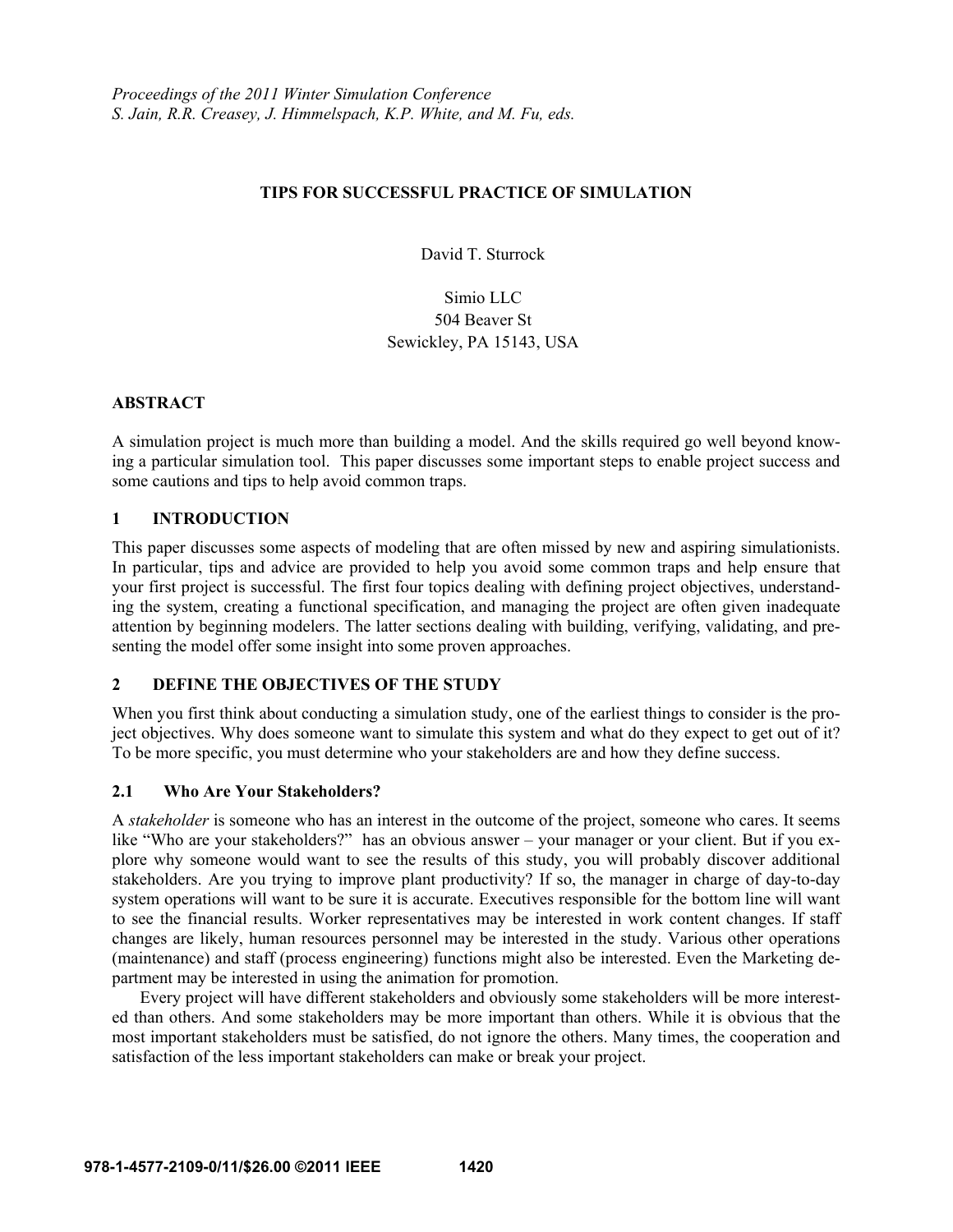## **2.2 How Do Your Stakeholders Define Success?**

The Pragmatic Marketing group has coined a phrase "Your opinion, while interesting, is irrelevant." This is basically saying that the customer's (or in this case, your stakeholder's) opinion about project success counts much more than your own. Even if you personally consider the project to have been an overwhelming success, if your most important stakeholders consider it to be a failure, your project is a failure.

It is important to probe your stakeholders to find out what their needs and expectations really are. Do they want to reduce headcount or expenses? Improve profits? Improve system predictability or reliability? Increase output? Improve customer service? In all cases, you need to find out not only what they value, but how they measure it.

It is wise to also be aware of "hidden agendas." Is the real reason for performing simulation analysis that someone required them to build a model? Sometimes a customer or source of funding will require a simulation model be built as a condition of a contract. In this case, the stakeholder's main objective may be to have a model that supports what they intend to do anyways. To quote a popular robot… "Danger, Will Robinson!" Starting out with the answer you must "prove" is a situation to be avoided at all cost.

Knowing how your most important stakeholders define (and hopefully even measure) success, now you are ready to write your high-level objectives. This will be the starting point for further project discussions so that everyone has a shared vision. This information also provides a good start for the detailed functional specification you will be doing at a later point.

## **3 UNDERSTAND THE SYSTEM**

If you are lucky, this is your system that you are modeling and you know it well. More typically, even if the system is owned by your company, you do not know it well enough to accurately model it. Every system has subtleties which are often important. While it is not reasonable to expect a simulationist to know every system, a good simulationist should know the important questions to ask and be able to understand the answers.

One good way to start is to review the process so that you understand the key aspects. What are the entities? How are they being transformed? What are the constraints? If possible, take advantage of the opportunity to literally walk through the actual or similar facility to discover things that might be missed in a discussion or diagram review.

Ask questions. Ask more questions. Ask different people the same questions and don't be surprised that you get different answers. Your goal at this stage is not to solve the problem, but to understand the problem and the system well enough that you can describe and estimate the work. Part of this stage is to identify what you don't know so that you can allow time and risk in the project for that enlightenment.

# **4 CREATE A FUNCTIONAL SPECIFICATION**

There is an old adage that says "If you don't know where you are going, how will you know when you get there?" That is especially true in simulation projects. A functional specification clarifies the model scope and level of detail. And most importantly, it clearly defines the deliverables. It defines the objectives as well as the deliverables and determines how everyone will know when you are done.

A functional specification should clarify the project and bring everyone into a common understanding of the deliverables. Topics should include:

- Objectives Summarize from your initial high-level objectives what you are intending to solve and what you are *not* intending to solve.
- Level of detail A model is always just an approximation of reality and can always be improved. It is important to define the limits of this model. For example, the level of detail for a particular model might be suitable for comparing the *relative* productivity of alternate designs, but might have insufficient detail to provide a reliable prediction of *absolute* system productivity.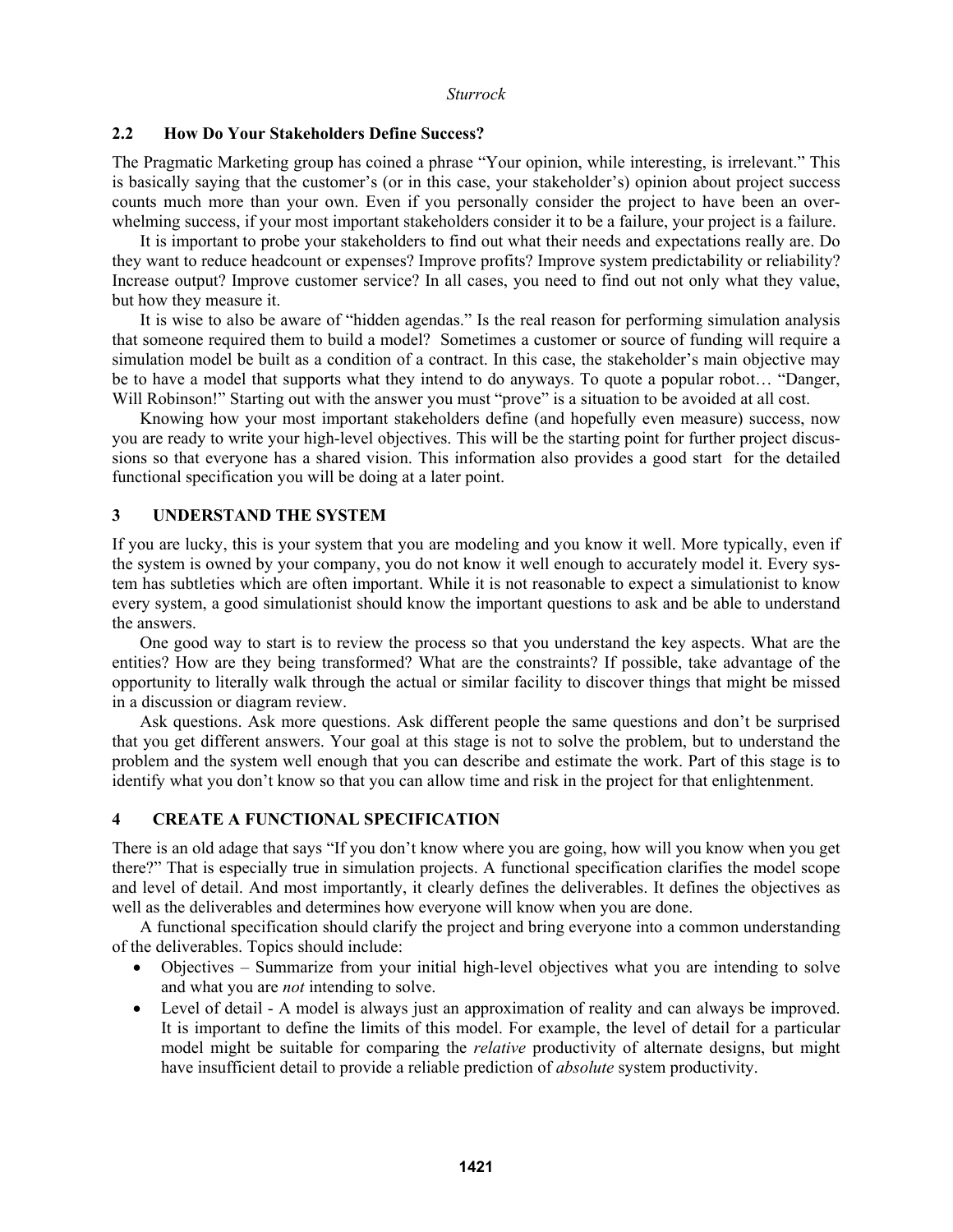- Data requirements Identify what data will be necessary to support the agreed level of detail. Where will this data come from? Who will be responsible for providing it? When will it be provided?
- Assumptions and Control Logic Summarize your understanding of the logic at various points in the system. List any assumptions that you will be making so that you and all stakeholders have a common understanding of how much detail will be modeled for each part of the system. For example, details of dispatching, queue priority, and resource allocation should be agreed upon before modeling begins.
- Analysis and Reports Determine who will be involved in the analysis phase of the project. Define the form and content of the results to be delivered. A mock-up of a final report is an important part of a functional specification. On review of the mockup, the stakeholders will almost certainly identify things that are missing and things that are unnecessary. It is much better to identify such items at this point than at the final project presentation.
- Animations A certain level of animation is generally necessary for model development and validation. How important is animation to the stakeholders? In many cases stakeholders initially may indicate that animation has little importance to them. My general experience is that once stakeholders have seen the 2D or 3D animation done in development, they appreciate its value for communication and later demand it as part of the deliverable.
- Due Date and Agility Simulation is often a process of discovery. As you model and learn about the system you will find new alternatives to explore and possibly areas of the model requiring more detail. Adequately exploring those areas can potentially make the project much more valuable. But the best results possible have no value if they are delivered after the decision has been made. When are results expected? When is the absolute "drop-dead" date after which the results will have no value?

You might think that your project doesn't need a functional specification or that it is too much formality for a small project or an internal project. It does not necessarily have to be formal. But every project needs a functional specification and it should take about 5-10% of the total project time to finalize. Even a project that is expected to complete in a single day should devote perhaps 30-60 minutes of time defining scope and detail. This time spent thinking ahead will more than pay itself back later in the project.

Developing a prototype during the functional specification phase can be enlightening to all parties. You might find that it is easier or harder than you thought. Even on the smallest project it is generally worth showing a quick model and asking the question: Is this what you mean? You might find that you have a totally different understanding than the stakeholders. Often a prototype model can be made that addresses a large percentage of what the stakeholders *say* they need. As soon as they see the prototype, they remember the complex situations and all the *other* needs that they neglected to identify earlier.

The final part of the functional specification phase is the sign-off. It should be made clear to everyone that this functional specification defines the project and that the project will be considered complete and successful when all of the aspects of the functional specification are delivered. Ideally, the final specification should be formally approved by at least the primary stakeholders to avoid later controversies.

#### **5 MANAGE THE PROJECT**

While the best time to start a simulation study is very early in the associated project's lifecycle, that is unfortunately not the most common situation. It is far more common that simulation is first considered when problems are encountered late in the cycle; perhaps a short time before the final decisions must be made. At this point, everything becomes urgent, and you may even be "late" before you have started.

In such a situation, the temptation is to go into reactive mode, letting the urgency pull you in first one direction and then another. And there is always pressure to skip important steps like deciding exactly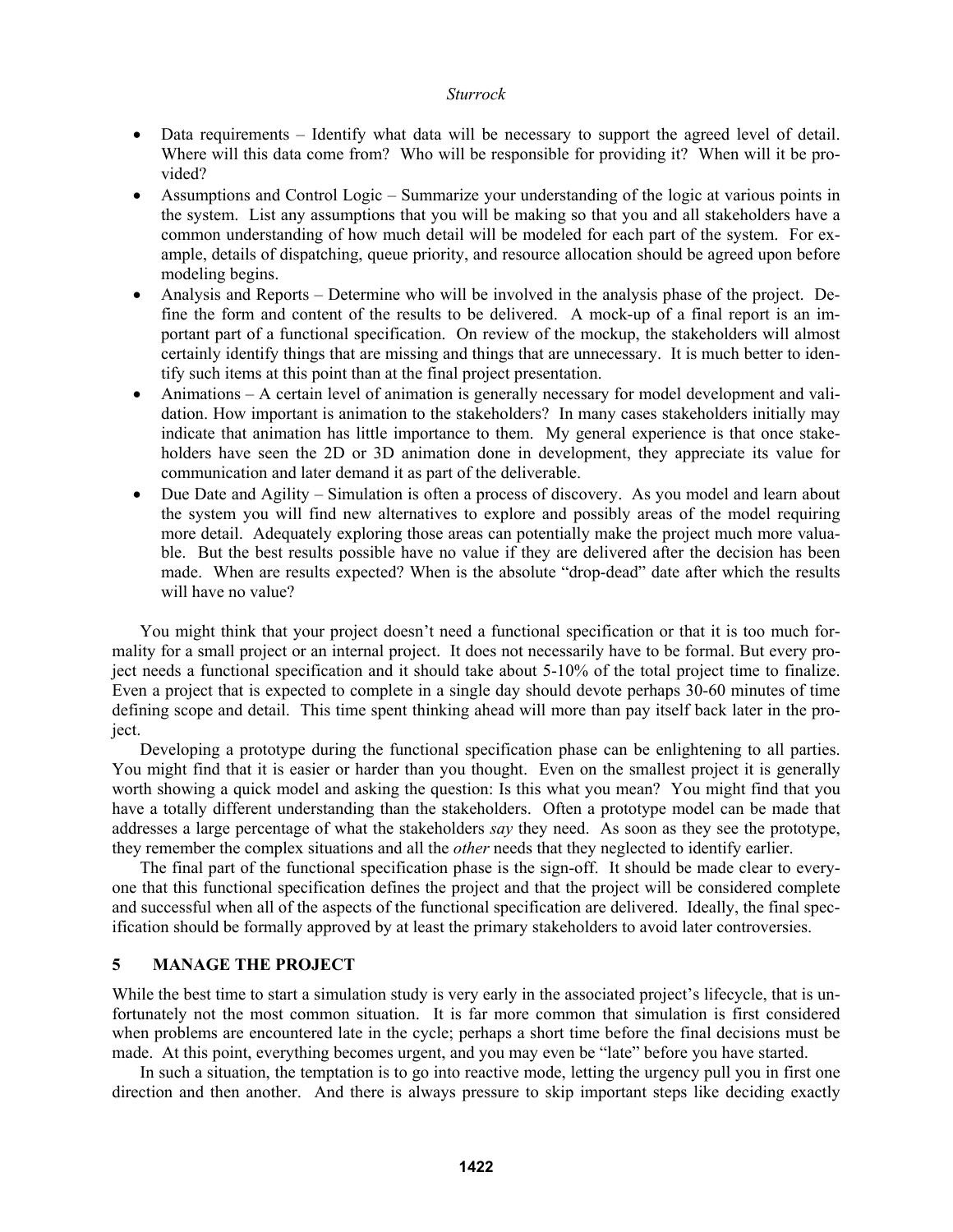what you want to accomplish (the functional specification phase). This tends to result in less than optimal work flow and even an incomplete project.

Manage the project, don't let it manage you. A project that is completed just *after* the decision is made is of little value. It is part of your job to manage the simulation project so that you provide valuable insight in a timely fashion. Note the words "valuable insight." All simulations are an approximation. Although a close approximation has more value, a rougher approximation can still provide valuable insight. If there is insufficient time to do the entire project well, then select a subset or a rougher approximation that you can do well in the time allotted. This should be reflected in the assumptions of the functional specification.

Simulation is often a process of discovery. You will gain knowledge as you go from the effort to accurately describe the system to the early simulation results. Often this new information may move the study in new directions. A certain amount of agility is appropriate in responding to such needs; however, too much agility can prevent project completion. At such times, you must take the difficult step of telling your stakeholders "no" and deferring such requests to a later project phase. While no one likes to hear the word no, most stakeholders would prefer an honest no to a misleading yes which basically says "Yes, I will do what you request, but as a result the project may not return any useful results within your deadline." Budget your time so that the important tasks will be completed and only then allow the project to explore some unanticipated directions.

### **6 COLLECT INPUT DATA**

The topic of input data often catches simulationists by surprise. And it can easily be the cause for project failure. In the days before the prevalence of computers and automation, it was typically the case that little or no data was available. Now, it is much more likely that you will be overwhelmed by data. Organizing and making sense of that data is often the challenge.

The first challenge is to know your data. Here is a simple, but fairly common example: Perhaps you collect some machine downtime data and when you analyze it you find that it has a minimum repair time of 8 minutes, a mode of 32 minutes and a maximum of 9.5 hours. Without additional study you might not discover that the maximum repair time also included an 8 hour off-shift time when the repair started near the end of a shift. It would be easy to use such data incorrectly in the model and generate bad results. It is important to know your data and how good it is, "scrub" it clean of any invalid data, and perform appropriate input analysis.

Since collecting data can be expensive, the objectives of your simulation study should be evaluated to determine where you need the most accurate data. For example, if you are evaluating operator utilization, it is important to have enough data related to the specific tasks for which the operators are responsible. However, the data related to another area of the system with no impact on operators may be able to be approximated.

You can also use your model and some pilot runs to help determine where you need better data by determining how sensitive the model is to different data values. You should check sensitivity to both the magnitude (e.g., the mean) and the variability (e.g., the range) – if the model results have little change when you use other reasonable input data, then your present numbers may be good enough. However if you notice a significant change in results, with a relative minor change to magnitude or variability, then that may be an indication that you should spend more time and effort in assuring that you have the best data possible for that parameter.

You have already specified in your functional specification who is responsible for providing data and when. It is prudent to let people know well ahead of time when you need the data and at what point the project will be delayed without it. While you may be able to place blame on someone else for causing a late project, it is far better to work together to ensure that the project is on-time and successful.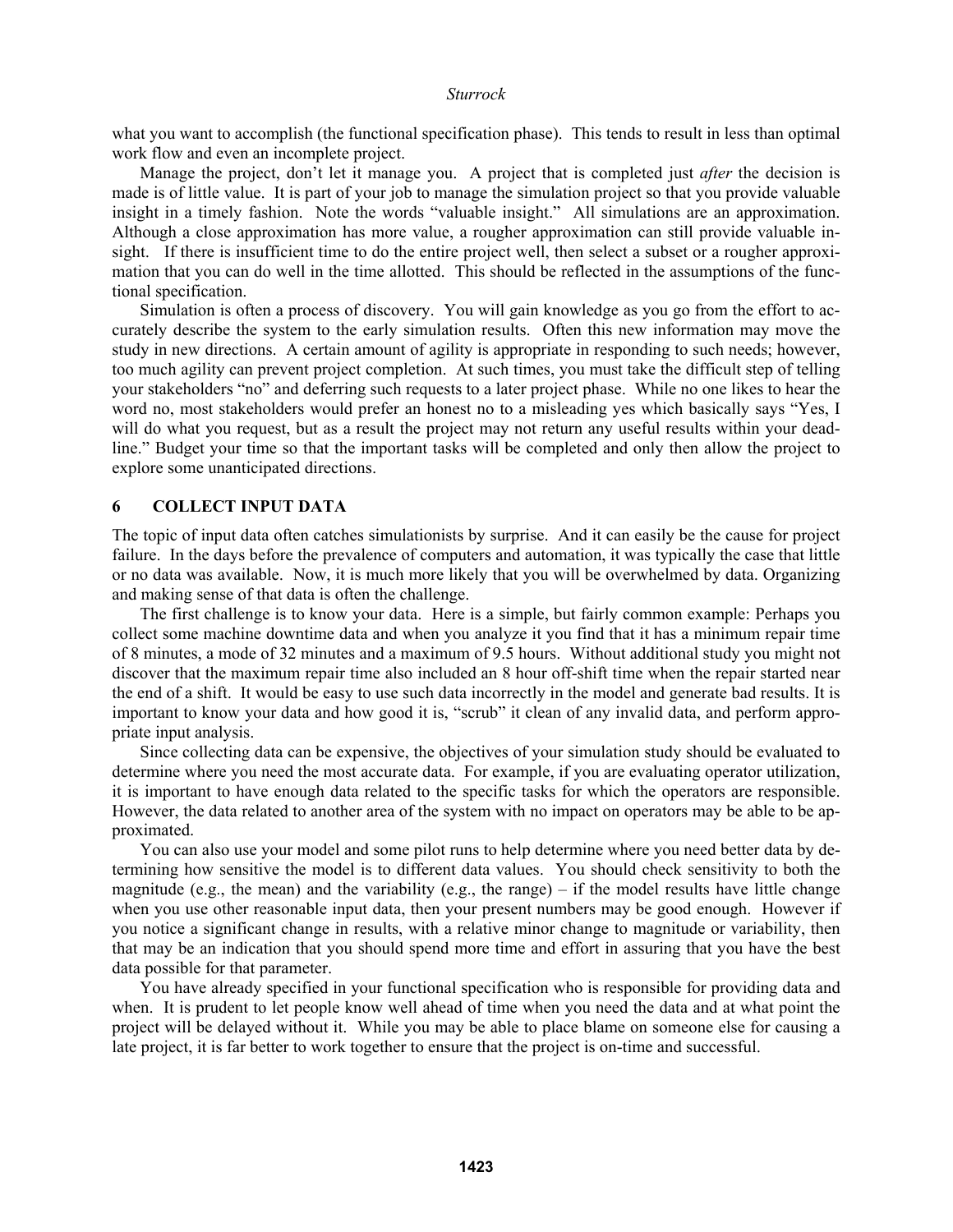# **7 BUILD AND VERIFY THE MODEL (ITERATIVE)**

Building a model is the process of creating a representation of the real system adequate to support meeting the stated objectives. Verifying the model is the process of ensuring that the model really does what you think it is doing. While building and verifying the model are two different tasks, they are covered under a single topic to emphasize the importance of always doing them iteratively.

## **7.1 Building The Model**

Novices will sometimes build a large part of the model, or perhaps even the entire model, before starting verification. This is a significant cause for project failure. When you start verifying a large model, there is so much going on that understanding the detailed interactions becomes difficult or impossible. It is much more effective to instead take an iterative approach – build a piece of the model, verify it, then continue adding additional pieces of logic to the model. Two very effective approaches to model building can be summarized as 'breadth first' or 'depth first'.

In '*breadth first*' modeling, you might build the entire model or a major section of it with a minimal level of detail. You can then verify the model works before continuing on. This has the advantage of immediately generating a potentially useful model. Your first pass could actually be the prototype used in the functional specification. Another advantage is that you can more easily get stakeholder feedback from a complete (albeit not fully detailed) model, and get regular feedback on where more detail is required. You can sometimes even do some measure of validation (discussed later) as part of the iterative cycle.

In '*depth first*' modeling, you select one small section of the system and model it in the full detail required. You can verify this model section completely and in the extreme case never have to review it again. An advantage of this approach is the ability to modularize the model – particularly important if several people could be working on the model at once. A novice might choose to build an easy section of the model first to gain experience. A more experienced simulationist might implement the hardest or trickiest sections first to eliminate some project risk early on. A modeler with some "agile" background might do the highest priority or most important sections first. With this latter approach, at any stage the most important aspects of the model have been completed. This helps reduce the risk of running out of time or budget without being able to produce any meaningful results.

'Breadth first' and 'depth first' approaches can also be combined by alternately adding some detail at the entire model level, then adding some detail to (or completing) a particular subsection. But the most important aspect is to add relatively small sections of model logic and then verify each section before adding more logic.

In each cycle of verification, you want to definitively answer two questions: Does the section of model I just built perform as I intended (e.g., are there bugs in the logic of this new section)? When this new section interacts with previously built sections of the model, does the entire model still perform as intended (e.g., are there bugs in the interactions between sections)? As your model gets larger, you might want to make your new sections smaller to make answering the second question easier.

# **7.2 How Do You Verify A Model And How Do You Isolate A Problem When You Find It?**

The most obvious ways to find and diagnose model problems are to watch the animation and to examine the output results. *Unexpected* results are not a problem – they are a primary reason for doing a simulation. *Unexplainable* results are a problem. When the model generates an unexpected result, you need to use all your available tools to find the explanation. In some cases that might lead to discovery of a bug that must be fixed. In other cases it leads to an "ah-ha" moment – a flash of enlightenment about how a complex system works.

Most products have a variety of tools to support model verification. Model trace is often available that can provide great detail on exactly what is happening step by step in your model. You may want to start by watching a single entity go through the entire process. Typically there will be controls in your software to allow you to step through a model or to "break" execution at a particular location, time, or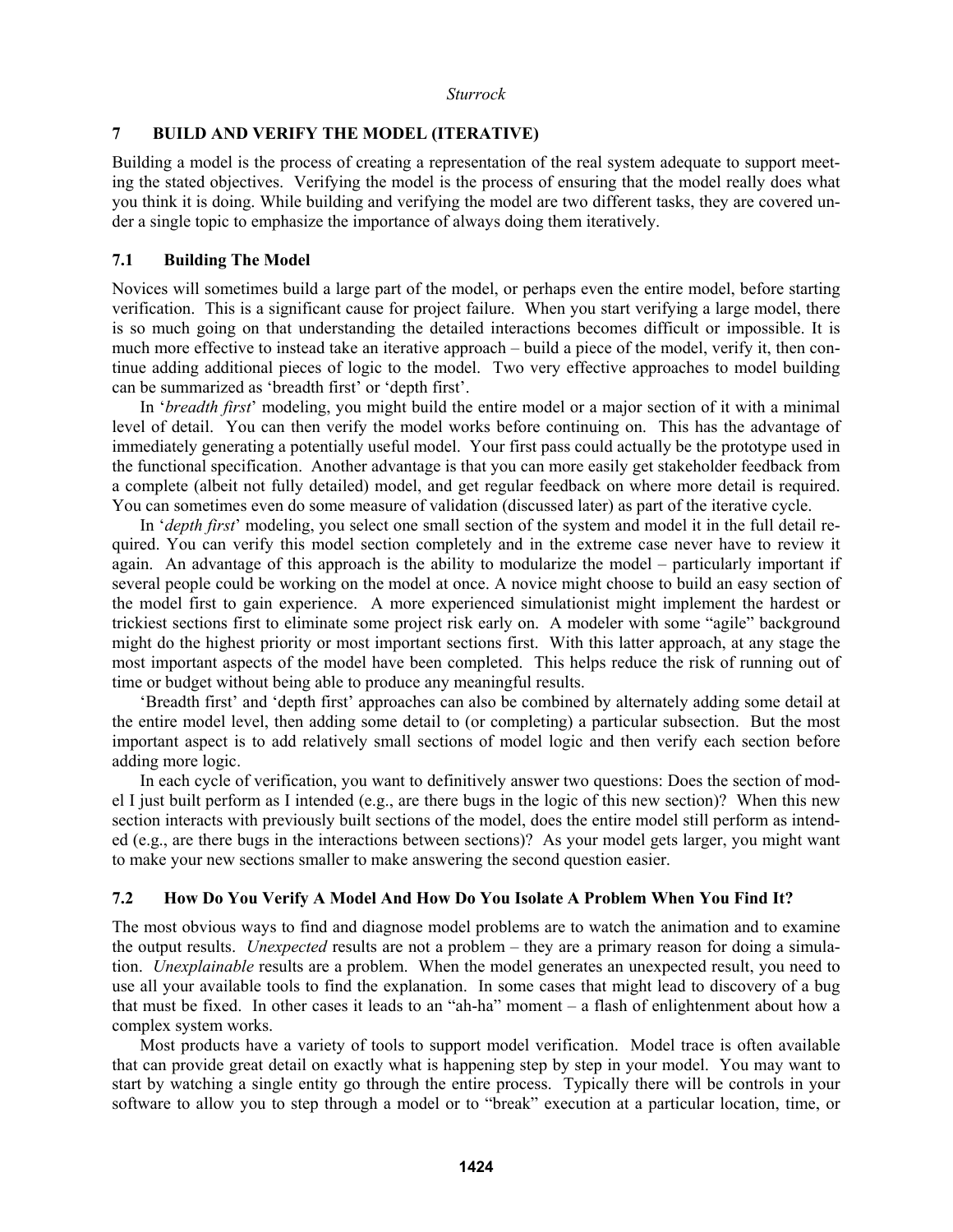condition. Often there will be a watch window that allows you to explore the detailed system state at any time or for any object to help further clarify what is happening. And certainly take advantage of any dashboards or other interactive statistics and graphics offered by your software. The verification process is certain to be an enlightening and quite necessary part of the project.

#### **7.3 Help From A Good Listener**

Even with all of the above, you might find that you have a situation that just doesn't look right, but you cannot explain why. It's time for a model walk-through.

Find a good listener, ideally a simulationist or one of your stakeholders, and go through all of the relevant model sections and explain to them what is going on. If your listener has the ability to understand what you are explaining, that's a bonus. But in a large percentage of the time, *you will find your own problem* by methodically walking through the interactions. Keeping this in mind opens up wide possibilities for a candidate listener. An uninvolved co-worker, a spouse, or even a pet are good candidates. While dogs and cats can sometimes be good listeners, nothing beats a pet goldfish for a captive audience. The key is that explaining your model out loud seems to open up a different part of your brain and allows you to solve your own problem.

## **7.4 How Do You Know When You Are Done?**

As mentioned earlier, a model is just an approximation of a real system. Usually the modeler and the stakeholders want the model to be as accurate and comprehensive as possible. To avoid never-ending, late, and over budget projects, you need to go back to your functional specification document. Your goal is to build a model with just enough detail to meet the stated objectives and no more!

Animation is an area where it is easy to "get lost." Animation can be the most fun and instantly gratifying work in the project. It is easy to let it take more time than it should. Most packages have some level of automatic animation. This is typically good enough for model verification. Likewise, many packages have some level of 2D or 3D animation that is very easy to generate. Some amount of this can make validation easier by providing an additional measure of reality and recognition by stakeholders. But again you must go back to that section of the functional specification. Your final animation should be just good enough to meet the previously identified customer objectives, and no more!

## **8 VALIDATE THE RESULTS**

Model validation needs to be done to determine if the model represents reality to the extent necessary to meet objectives. You can sometimes complete some measure of validation as you do the model building and verification iterations and should take advantage of every opportunity to do so. But you will still need to do additional validation on the completed model. Perfect verification and validation is usually impossible because the only perfect model is the real system. But there are some ways that you can attempt to demonstrate that the model is valid enough for project purposes.

One common validation technique is to start with a model of the existing system (assuming that the real system exists). Compare the results of the "as is" model against the performance of the real system. A stochastic comparison might take a representative period (e.g., 30 days or 30 weeks) and compare the average results over that period. Another approach is to make the model as deterministic as is feasible (e.g., use exact entity arrival times, exact failure data, etc.) and compare the results for that shorter period. Each of these approaches is valuable in their own way. In both cases you strive to identify and explain any significant differences.

Another validation technique is to use the experience of your stakeholders. They know the system well and should be able to watch an animation and provide some measure of confidence. You should also give them the opportunity to see the model perform under a wide variety of situations, such as high volume, low volume, or recovering from a failure. Ideally stakeholders should even be able to create such situations themselves e.g., "I want to see Machine A fail …now."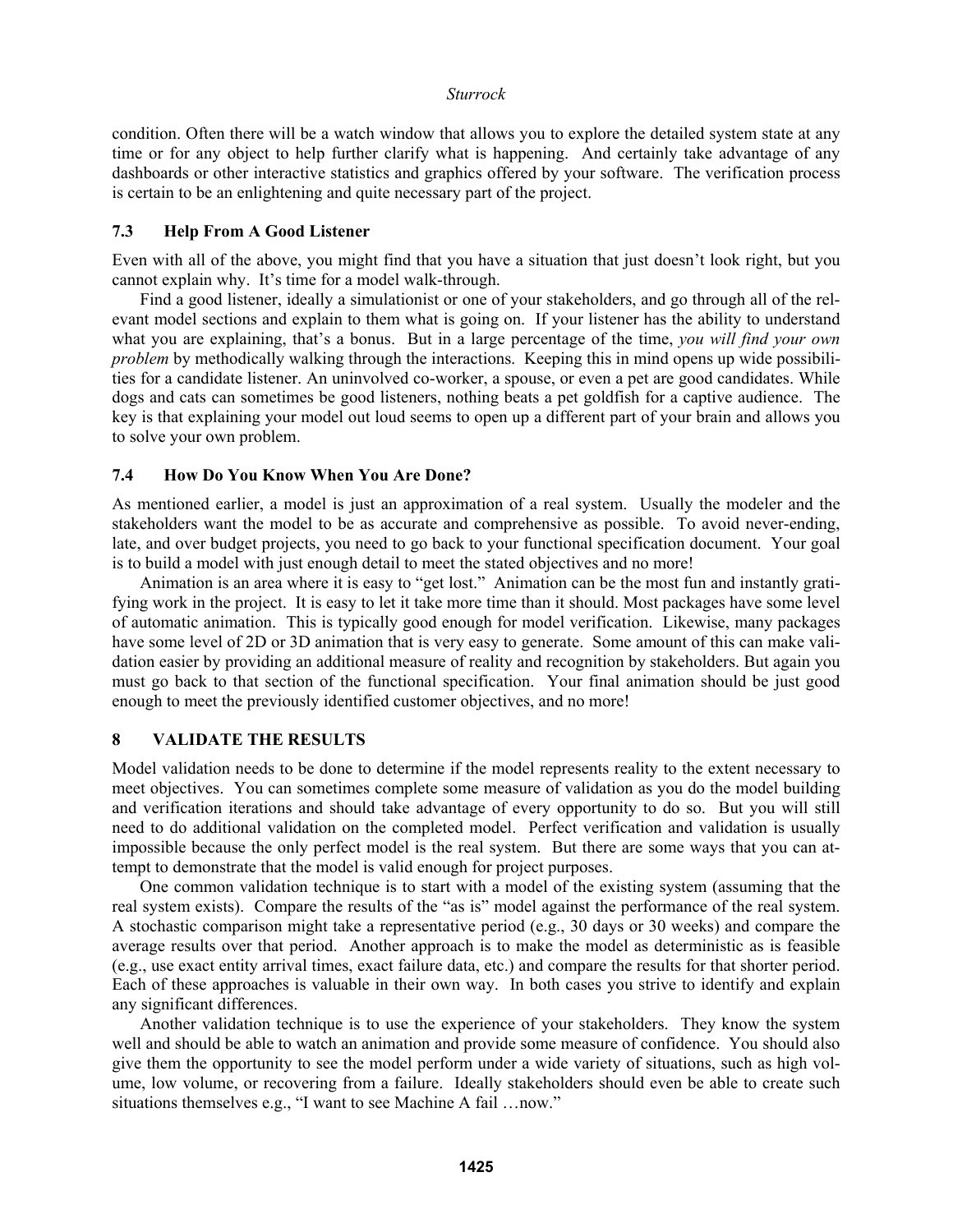While a single stakeholder can provide valuable insight, a group of stakeholders from different backgrounds can provide even greater value. Perhaps an engineer might say "Yes, you captured the design exactly as I described it," to which an operator might respond, "Maybe so, but we would never actually do it that way. Here's how we would run it…" At that point the simulation is already providing significant value as a communication tool. Your role in the remainder of that meeting is to facilitate the discussion and take notes.

#### **9 EXPERIMENT, ANALYZE, AND PRESENT THE RESULTS**

During the experimentation phase you will be generating the scenarios identified in the functional specification. Most likely, you will also need a few additional scenarios based on what you have learned as the project progressed. The details of the statistical analysis are beyond the scope of this paper, but proper statistical analysis is critical. See the additional reading section for some thorough treatment of appropriate experimentation and statistical analysis.

As with all the other portions of the project, make sure you provide enough time in the schedule for experimentation and analysis. Many times, if you fall behind on the model building, verification or validation phases of the project, you may find yourself in a time crunch for the analysis. Keep in mind that the reason for doing the simulation project is typically to analyze various scenarios, so make sure to plan accordingly and leave plenty of scheduled time for the final analysis phase.

Your primary goal should be to help your stakeholders make the best decision possible given the time and resources allocated. While you might have other personal goals such as to build credibility or make a profit, it is likely those goals will be met if you concentrate on helping the stakeholders.

Consider the background and particular needs of each stakeholder before creating your report. Although you are probably proud of your model and the detailed way in which you solved complex problems, few stakeholders will share that interest. Most stakeholders are interested in three things. First, what alternatives were considered. Second, what are your conclusions or recommendations. Third, what supporting information can you provide to merit their confidence in your analysis.

Although you need to have data to support your conclusions, do not overwhelm your stakeholders with too many details. Try to provide information in the context needed. For example, instead of simply stating "Average driver utilization was 76%", you might say "Since the average driver utilization is high (76%), there is inadequate slack time to catch up during peak periods without causing line delays."

Don't over-represent the accuracy of the output data. Acknowledge and even emphasize to the stakeholders that the model is an approximation and it will not generate exact answers. Display your data with appropriate precision based on the accuracy of your data and modeling assumptions (e.g., 76.2% not 76.2315738%). And display the accuracy of your numbers when possible. Most stakeholders can relate to a confidence interval like  $76.2\% \pm 1.3\%$ .

#### **10 SUMMARY**

In spite of what you might have heard, doing simulation projects well is not easy. There are many ways that even an experienced simulationist can fail. In this paper we have discussed some common traps and ways to avoid them. While following these suggestions will not guarantee a bulls eye, it will certainly improve your chance of hitting the target.

# **ADDITIONAL READING**

Banks, J., J. S. Carson, B. L. Nelson, and D. M. Nicol. 2010. *Discrete-Event System Simulation*. 5th ed. Upper Saddle River, New Jersey: Prentice-Hall, Inc.

Kelton, W.D., J. S. Smith, and D. T. Sturrock. 2011. *Simio and Simulation: Modeling, Analysis, Applications.* 2nd ed. New York: McGraw-Hill, Inc.

Law, A. M. 2007. *Simulation Modeling & Analysis.* 4th ed. New York: McGraw-Hill, Inc.